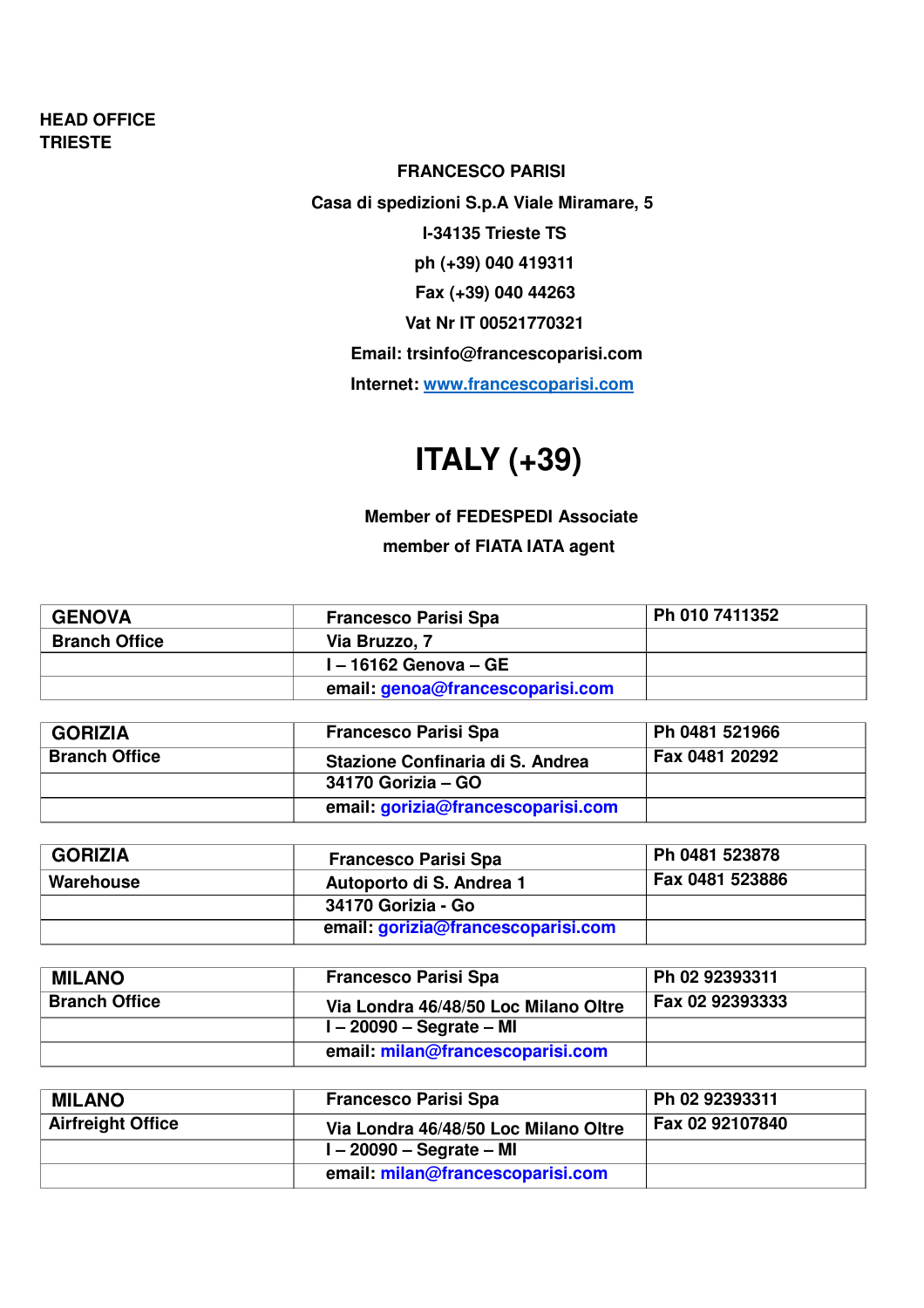| <b>MONFALCONE</b> | <b>Francesco Parisi Spa</b>          | Ph 0481 40539   |
|-------------------|--------------------------------------|-----------------|
|                   | Via Delle Terme Romane, 5            | Fax 0481 798876 |
|                   | I-34074 - Monfalcone - GO            |                 |
|                   | email:monfalcone@francescoparisi.com |                 |

| <b>PONTEBBA</b> | <b>Francesco Parisi Spa</b>            | Ph 0428 90271  |
|-----------------|----------------------------------------|----------------|
|                 | <b>Autoporto Doganale San Leopoldo</b> | Fax 0428 90194 |
|                 | $I - 33016 - Pontebba - UD POB 59$     |                |
|                 | email: pontebba@francescoparisi.com    |                |

| <b>TRIESTE</b>       | <b>Francesco Parisi Spa</b>        | Ph 040 4193111 |
|----------------------|------------------------------------|----------------|
| <b>Branch Office</b> | Viale Miramare, 5                  | Fax 040 44263  |
|                      | 34135 – Trieste –TS                |                |
|                      | email: trsinfo@francescoparisi.com |                |

| <b>TRIESTE</b>          | C/o HHLA PLT Italy Srl             | Ph 39 040 9858495 |
|-------------------------|------------------------------------|-------------------|
| <b>Customs Services</b> | Via degli Alti Forni snc           |                   |
| <b>Marine Terminal</b>  | <b>34145 TRIESTE</b>               |                   |
|                         | email: trsinfo@francescoparisi.com |                   |
|                         |                                    |                   |

| <b>TRIESTE RONCHI DEI</b> | <b>Francesco Parisi Spa</b>           | Ph 0481 474913  |
|---------------------------|---------------------------------------|-----------------|
| <b>LEGIONARI</b>          |                                       |                 |
| <b>Airfreight Office</b>  | <b>Aereoporto FVG</b>                 | 474979          |
|                           | I – 34077 – Ronchi dei Legionari (GO) | Fax 0481 474911 |
|                           | email: trsair@francescoparisi.com     |                 |

| <b>VENEZIA- MESTRE</b> | <b>Francesco Parisi Spa</b>       | Ph 041 2907511                |
|------------------------|-----------------------------------|-------------------------------|
| <b>Branch Office</b>   | Via Torino, 65                    | $\frac{1}{2}$ Fax 041 2907531 |
|                        | 1 – 30172 – Venezia – Mestre      |                               |
|                        | email: venice@francescoparisi.com |                               |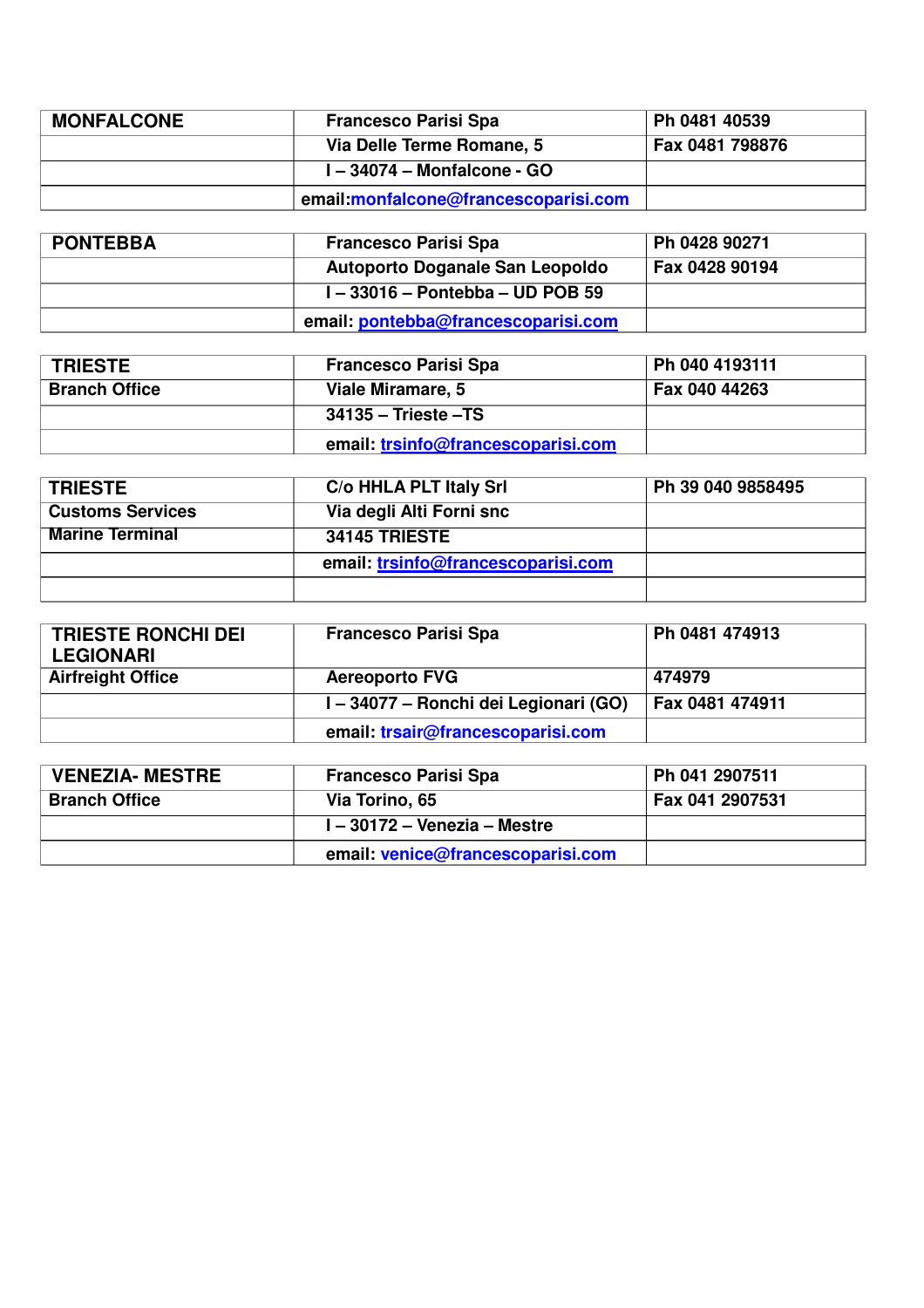## **CHINA P.R. (+ 86)**

#### **NVOCC: MOC-NV 03667 Member of CIFA # 1038**

| <b>BEIJING</b> | <b>PARISI GRAND SMOOTH LOGISTICS</b><br>Ltd               | Ph 10 59080055  |
|----------------|-----------------------------------------------------------|-----------------|
|                | Room 2406, Tower D, Ocean<br><b>International Center,</b> | Fax 10 59081150 |
|                | East 4th Ring Road, Chaoyang District                     |                 |
|                | Beijing 100025 China                                      |                 |
|                | email: bjs-lindazhang@parisigs.com<br>info@parisigs.com   |                 |

| <b>GUANGZHOU</b> | <b>PARISI GRAND SMOOTH LOGISTICS</b><br>Ltd        | Ph. 20 8326 6805 |
|------------------|----------------------------------------------------|------------------|
|                  | Room 1406, Newpoly Tower,                          | Fax 20 83646318  |
|                  | No. 2 Zhongshan 6th Road,                          |                  |
|                  | Guangzhou, 510180, Guangdong,<br>China             |                  |
|                  | email: can-frank@parisigs.com<br>info@parisigs.com |                  |

| <b>SHANGHAI</b> | <b>PARISI GRAND SMOOTH LOGISTICS</b><br>Ltd            | Ph 21 6357 9000 |
|-----------------|--------------------------------------------------------|-----------------|
|                 | Room 2705-2708, International<br><b>Capital Plaza,</b> |                 |
|                 | No. 1318 North Sichuan Road,                           |                 |
|                 | Shanghai 200080 China                                  |                 |
|                 | email: sha-mandy@parisigs.com<br>info@parisigs.com     |                 |

| <b>SHENZHEN</b> | <b>PARISI GRAND SMOOTH LOGISTICS</b><br>Ltd           | Ph 755 82186458  |
|-----------------|-------------------------------------------------------|------------------|
|                 | Room 2402, A. Building, ShenFang<br>Plaza,            | Fax 755 82186345 |
|                 | <b>Renmin South Road,</b>                             |                  |
|                 | Shenzhen 518001 China                                 |                  |
|                 | email: szx-lilychen@parisigs.com<br>info@parisigs.com |                  |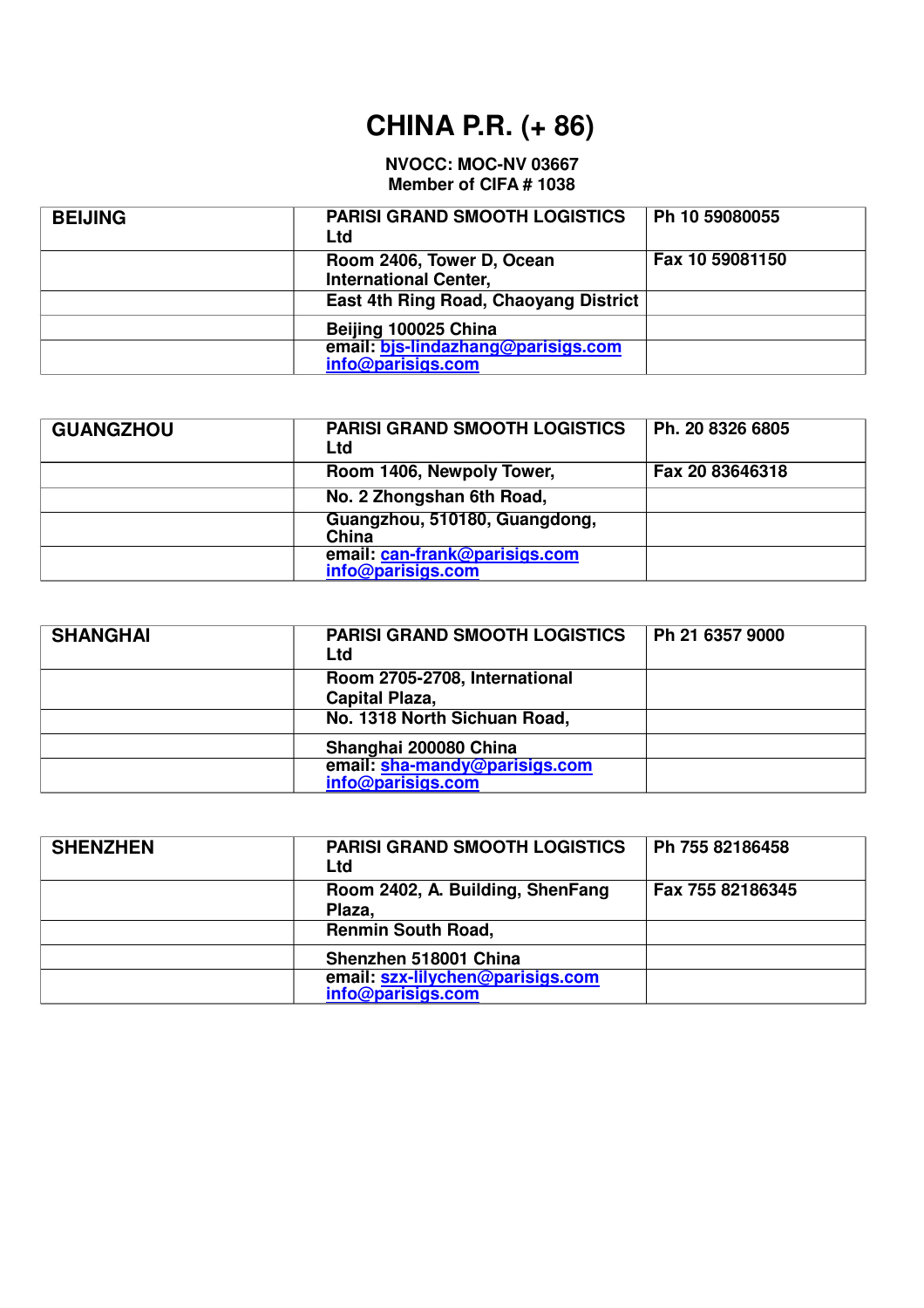| <b>XIAMEN</b> | <b>PARISI GRAND SMOOTH LOGISTICS</b><br>Ltd             | Ph 592 2618548  |
|---------------|---------------------------------------------------------|-----------------|
|               | No. 609, Unit D International Shipping<br>Center,       | Fax 592 5628033 |
|               | No. 99 Xiangyu Road, Huli District,                     |                 |
|               | Xiamen 361006 China                                     |                 |
|               | email: xmn-tonychiang@parisigs.com<br>info@parisigs.com |                 |

| <b>NINGBO</b> | <b>PARISI GRAND SMOOTH LOGISTICS</b><br>Ltd        | Ph 574 87862618  |
|---------------|----------------------------------------------------|------------------|
|               | Room 1907, Portman Tower,                          | Fax 574 87862605 |
|               | No. 48 Caihong Rd (N)                              |                  |
|               | Ningbo 315040 China                                |                  |
|               | email: ngb-grace@parisigs.com<br>info@parisigs.com |                  |

| <b>QINGDAO</b> | <b>QINGDAO PARISI GRAND SMOOTH</b><br><b>LOGISTICS Ltd</b> | Ph 532 5572 5268  |
|----------------|------------------------------------------------------------|-------------------|
|                | Room F1F2, 12F, Times Square,                              | Fax 532 8890 0301 |
|                | No.52 Hongkong Middle Road,                                |                   |
|                | Qingdao, 266011, China                                     |                   |
|                | email: gdo-sabrinazhou@parisigs.com<br>info@parisigs.com   |                   |

| <b>TIANJIN</b> | <b>PARISI GRAND SMOOTH LOGISTICS</b><br><b>Ltd</b>     | Ph 22 59263366 |
|----------------|--------------------------------------------------------|----------------|
|                | Room 3403, 1st Building Jinhui<br>Square,              |                |
|                | No.189 Nanjing Road, Heping District,                  |                |
|                | Tianjin 300051 China                                   |                |
|                | email: tsn-souphyliu@parisigs.com<br>info@parisigs.com |                |

| <b>ZHENGZHOU</b> | Parisi Grand Smooth Logistics Ltd.                              | Ph 371 55961021  |
|------------------|-----------------------------------------------------------------|------------------|
|                  | Room 1308, Block B Pufa<br><b>International Finance Center,</b> | Fax 371 55961020 |
|                  | 229 Jinshui Road,                                               |                  |
|                  | Zhengzhou 450000 China                                          |                  |
|                  | email: cgo-sohpiehan@parisigs.com                               |                  |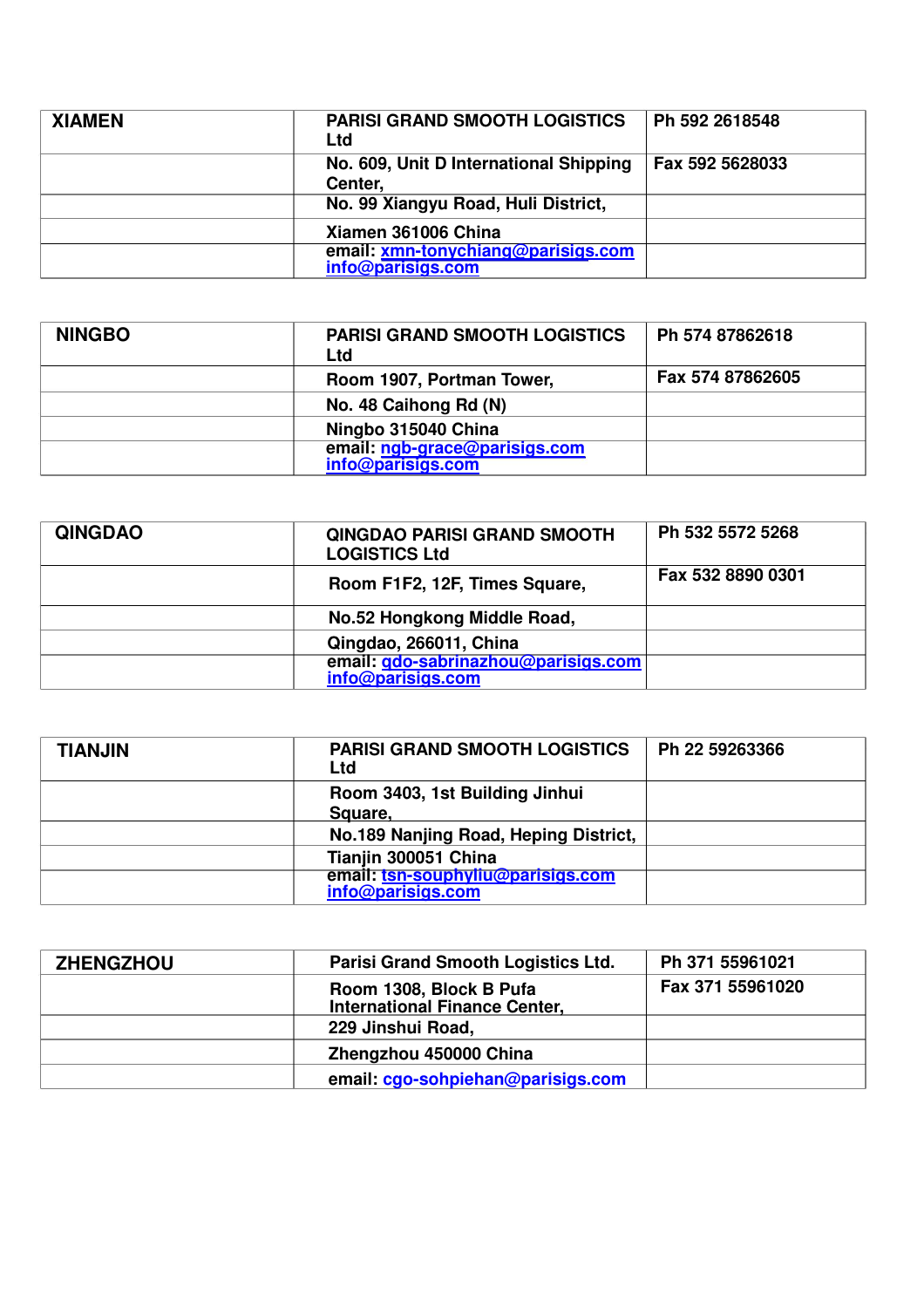### **GERMANY (+49)**

**FRANCESCO PARISI G. m.b.H.** 

**MÜNCHEN**

**VAT Nr. DE129349281**

**Members of BSL**

| <b>MUNCHEN</b> | <b>Francesco Parisi G.m.b.H</b> | Ph 089 903-8951  |
|----------------|---------------------------------|------------------|
|                | D-81675 München,                | Fax 089 904-4019 |
|                | Prinzregentenstrasse, 83        |                  |
|                | email: parisi-muc@t-online.de   |                  |

## **HONG KONG S.A.R. (+852)**

| <b>HONG KONG</b> | <b>PARISI GRAND SMOOTH LOGISTICS</b><br><b>Ltd</b> | Ph +852 28510530  |
|------------------|----------------------------------------------------|-------------------|
|                  | <b>Unit G &amp; H, 9/F</b>                         | Fax +852 28513653 |
|                  | <b>Dragon Industrial Building,</b>                 |                   |
|                  | 93 King Lam Street                                 |                   |
|                  | Lai Chi Kok Kowloon Hong Kong                      |                   |
|                  | email:helmut@parisigs.com<br>info@parisigs.com     |                   |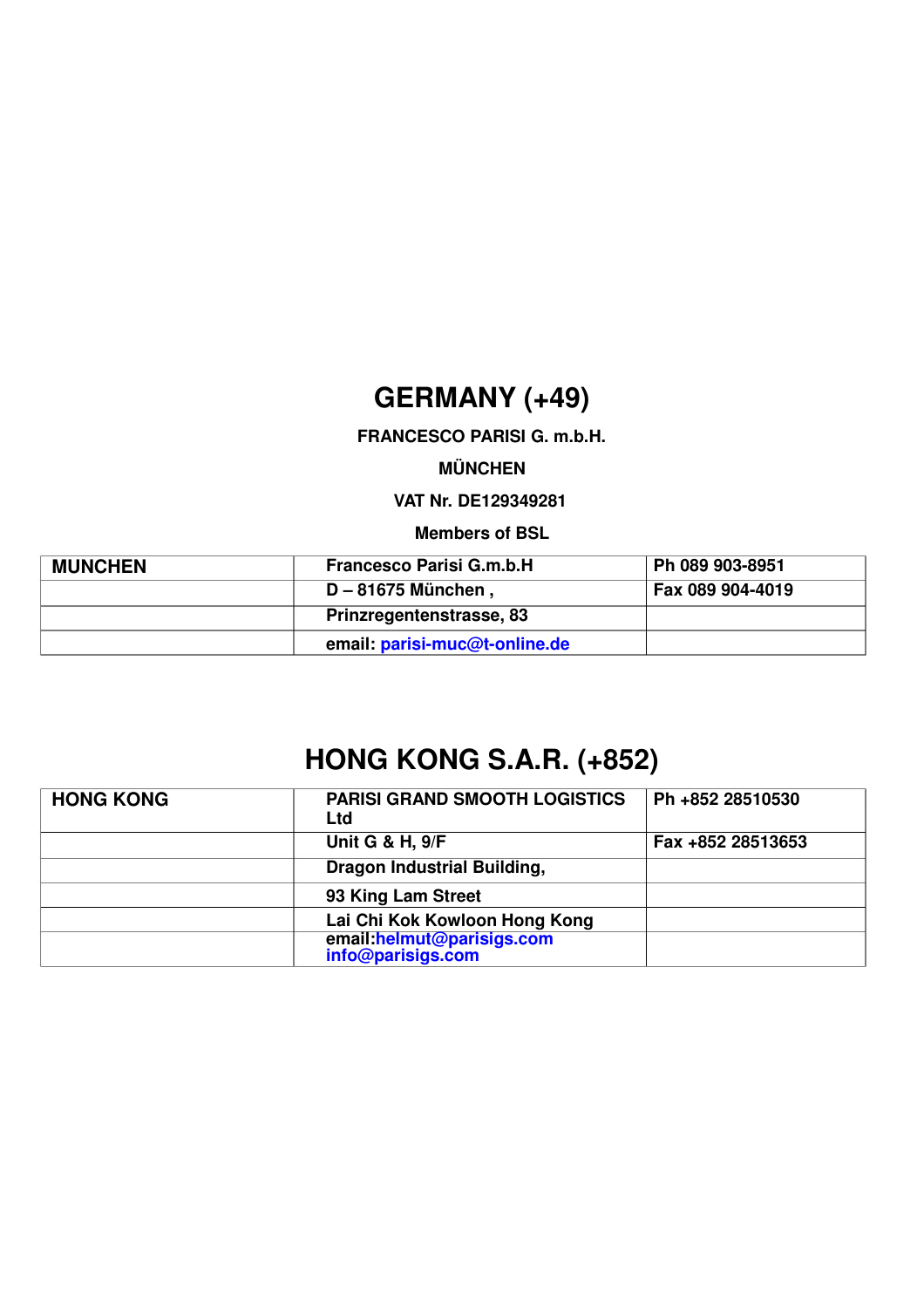### **INDIA (+91)**

| <b>NEW DELHI</b> | <b>PGS Global Forwarding India Pvt Ltd</b> | Ph +91 11 47320773  |
|------------------|--------------------------------------------|---------------------|
|                  | 333-336, 3rd Floor                         | Fax +91 11 46087688 |
|                  | <b>DLF Prime Tower,</b>                    |                     |
|                  | F-79 & 80, Okhla Phase 1                   |                     |
|                  | New Delhi 110020, India                    |                     |
|                  | email: ind-info@parisigs.com               |                     |
|                  | ind-piyush@parisigs.com                    |                     |

# **ISRAEL (+972)**

| <b>TELAVIV</b> | <b>Riumar Shipping Ltd</b> | Ph 3 6142399  |
|----------------|----------------------------|---------------|
|                | 19 Hayahalomim St.         | Fax 3 6142393 |
|                | Ashdod, 7761117            |               |
|                | email: riumar@riumar.co.il |               |

## **KOREA (+82)**

| <b>SEOUL</b> | PGS Logistics Korea co., Ltd                            | Ph 2 32741101   |
|--------------|---------------------------------------------------------|-----------------|
|              | Hausbiz D #517, Seonyu-Ro 3-Gil 10,<br>Yeongdeungpo-Gu, | Fax 70 86501101 |
|              | Seoul, Korea                                            |                 |
|              | email: janghyuk.lim@parisigs.com                        |                 |

## **MALAYSIA (+60)**

| <b>KUALA LUMPUR</b> | <b>PGS Logistics (M) Sdn Bhd</b>   | Ph 3 5525 2368  |
|---------------------|------------------------------------|-----------------|
|                     | S-8-05, Wisma Biz Gamuda,          | Fax 3 5525 8632 |
|                     | 12, Jalan Anggerik Vanilla 31/99,  |                 |
|                     | Kota Kemuning,                     |                 |
|                     | 40460 Shah Alam Selangor, Malaysia |                 |
|                     | email: kul-wcwong@parisigs.com     |                 |
|                     |                                    |                 |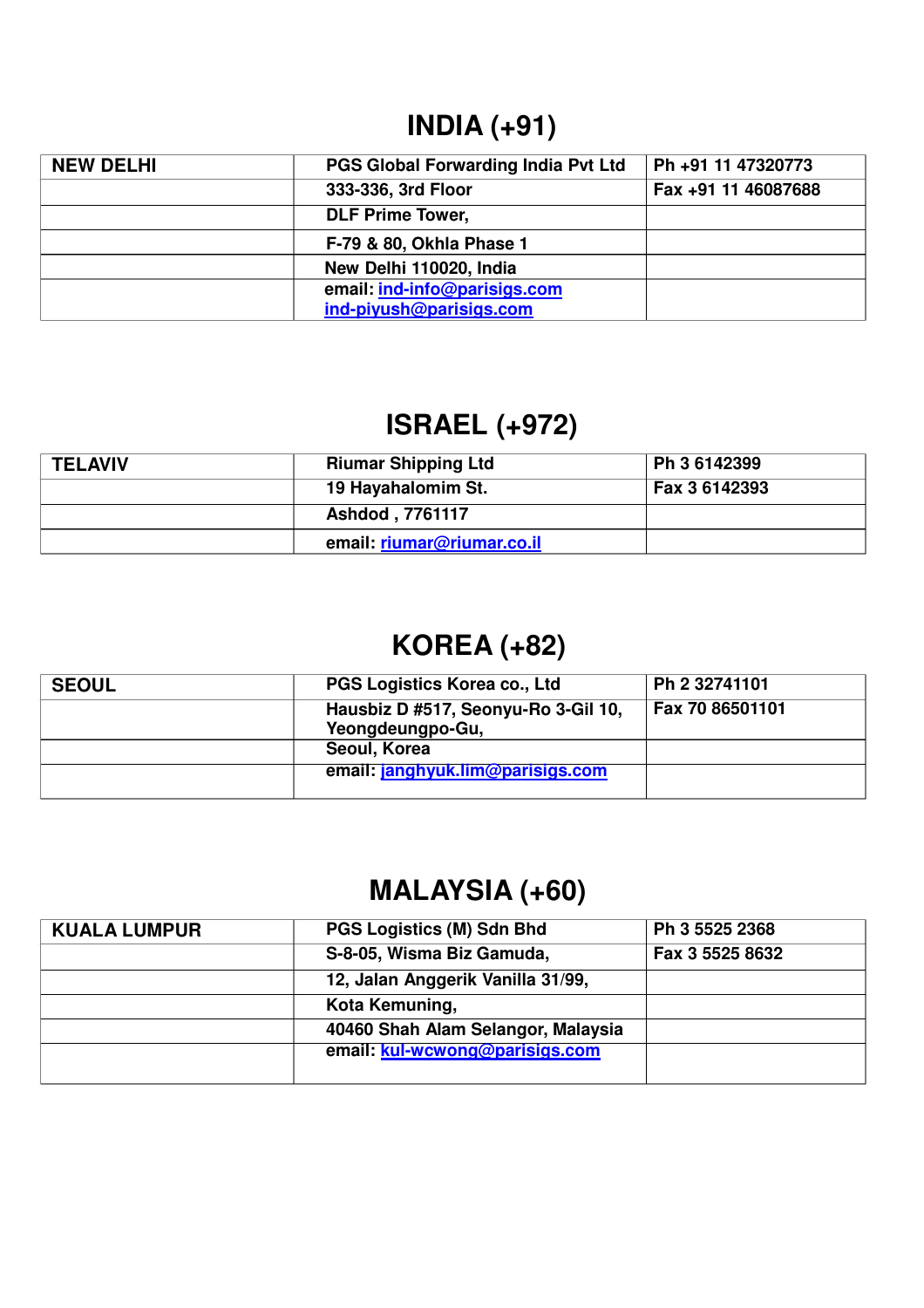### **SINGAPORE (+65)**

| <b>SINGAPORE</b> | <b>PGS Logistics (S) Pte Ltd</b> | Ph +65 69161777  |
|------------------|----------------------------------|------------------|
|                  | 70 Alps Ave 01-02,               | Fax +65 69161778 |
|                  | Singapore 498801                 |                  |
|                  | email: sin-philip@parisigs.com   |                  |

#### **SLOVENIJA (+ 386)**

| <b>KOPER</b>   | <b>Mr. Dario Masiello</b>                    | Ph 3 61423994       |
|----------------|----------------------------------------------|---------------------|
| Representative | c/o Geosped d.o.o                            | Fax 3 6142393       |
|                | Ferrarska 30, p.p 172                        | Mobile+393482717312 |
|                | Slo - 6001 Koper - Slovevenja                |                     |
|                | email:<br>dario.masiello@francescoparisi.com |                     |

### **SWITZERLAND (+41)**

**FRANCESCO PARISI Spedizioni** 

**Internazionali S.a.g.l.**

**C H I A S S O**

#### **Member of S S V**

| <b>CHIASSO</b> | Francesco Parisi S.a.g.l.                        | Ph 091 683-7585  |
|----------------|--------------------------------------------------|------------------|
|                | CH-6830 Chiasso                                  | Fax 091 683-8530 |
|                | Via Soldini, 13                                  |                  |
|                | <b>POB 1547</b>                                  |                  |
|                | email: info@parisi-ch.ch<br>web:www.parisi-ch.ch |                  |

#### **TAIWAN (+886)**

| <b>TAIPEI</b> | PGS (Taiwan) Logistics Co., Ltd | Ph 2 2747 9620  |
|---------------|---------------------------------|-----------------|
|               | 4F, No. 135, Sec. 4, Bade Road  | Fax 2 2747 9621 |
|               | Taipei, Taiwan                  |                 |
|               | email: twn-jackson@parisigs.com |                 |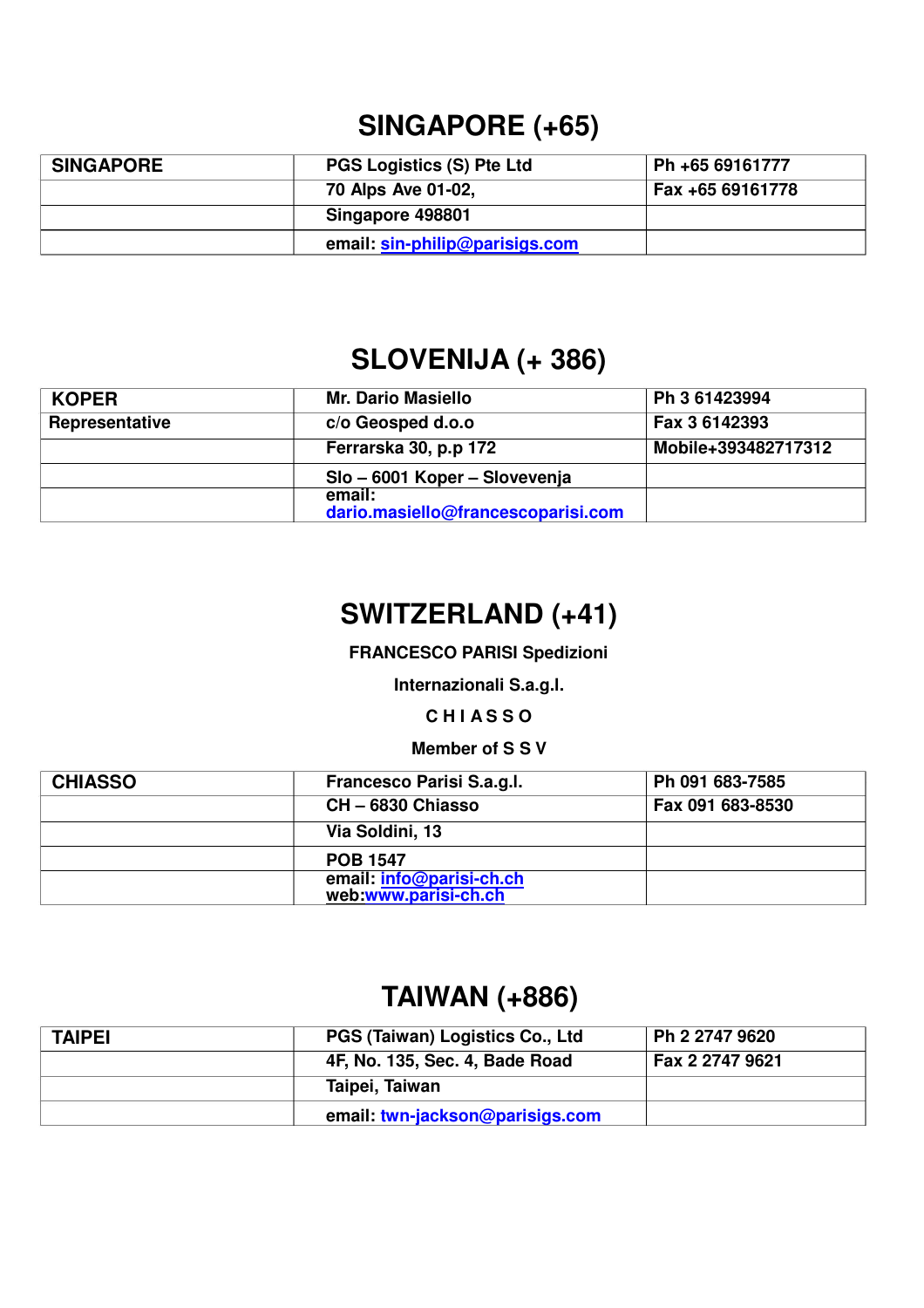## **THAILAND (+66)**

| <b>BANGKOK</b> | PGS Logistics (Thailand) Co., Ltd.      | Ph +66 (0) 2 116 5841-2 |
|----------------|-----------------------------------------|-------------------------|
|                | 599/43 Baan Klang Krung,                | Fax +66 (0) 2 116 5844  |
|                | Ratchadapisek Rd., Chatuchak,           |                         |
|                | <b>Chatuchak Bangkok 10900 Thailand</b> |                         |
|                | email: bkk-louis@parisigs.com           |                         |

# **VIETNAM (+84)**

| <b>HO CHI MINH</b> | PGS Viet Nam Logistics Co., Ltd.      | Ph 28 62969 855  |
|--------------------|---------------------------------------|------------------|
|                    | Room 1101/1, 11Floor, Block B         | Fax 28 62969 856 |
|                    | <b>Waseco Building,</b>               |                  |
|                    | 10 Pho Quang Street, Ward 2, Tan Binh |                  |
|                    | District,                             |                  |
|                    | Ho Chi Minh, Vietnam                  |                  |
|                    | email: viet-sgn-nhiem@parisigs.com    |                  |
|                    | viet-sqn-info@parisigs.com            |                  |

| <b>HANOI</b> | PGS Viet Nam Logistics Co., Ltd.      | Ph 24 37955830  |
|--------------|---------------------------------------|-----------------|
|              | Room 411, 4Floor, Detech building,    | Fax 24 37955829 |
|              | No 8 Ton That Thuyet, My Dinh 2 Ward, |                 |
|              | Nam Tu Liem Dist, Ha Noi, Vietnam     |                 |
|              | email: viet-han-hue@parisigs.com      |                 |